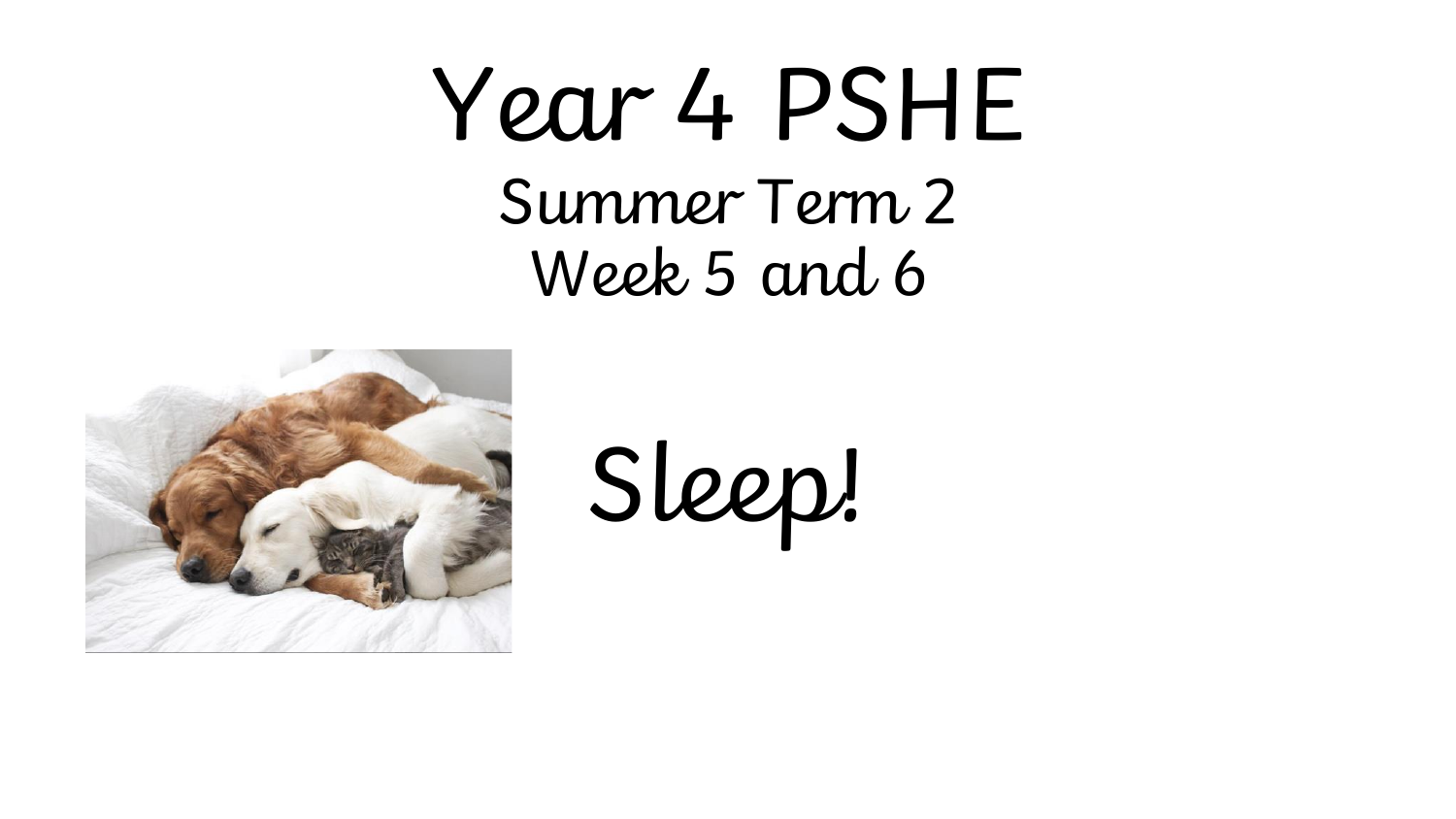## Week 5 – Falling asleep activities

This week, I have provided some activities suggest by the Gloucestershire Healthy Living and Learning to help you fall asleep. If you can, choose one and see if it helps you to fall asleep.

For this PHSE, you may need an adult to help you complete the activity (however, as its all about sleep, it will be when you go to bed!)

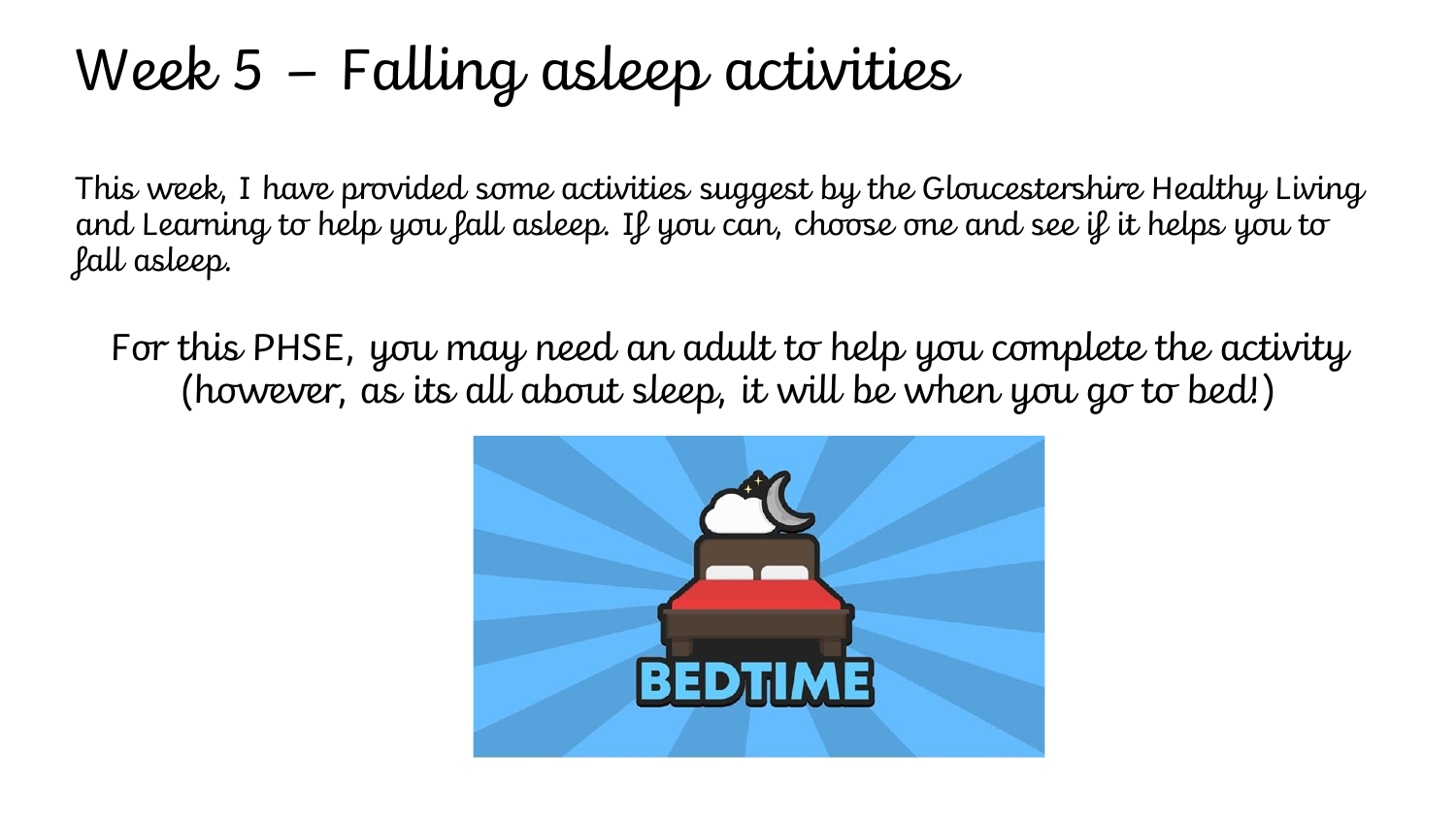## **Stop and Take a Breath**

Lie down in a comfortable position. Close your eyes or look down at your hands.

Pay attention to your breathing. Gently breathe in through your nos'e, and then slowly bréathe out.

Keep your shoulders relaxed. As you breathe you can notice the air coming into your body and going out again. If your mind tries to think about other things, bring your attention back to your breath.

Feel your stomach rising and falling. Keep your tummy soft and relaxed.

Open your eyes slowly and take another slow, deep breath with your eyes open.

(Any time we are aware of our breathing, whatever we experience in the moment improves  $-$  if we are happy, we become happier and if we are suffering, breathing helps us to suffer less, to calm down and to see things more clearly.)

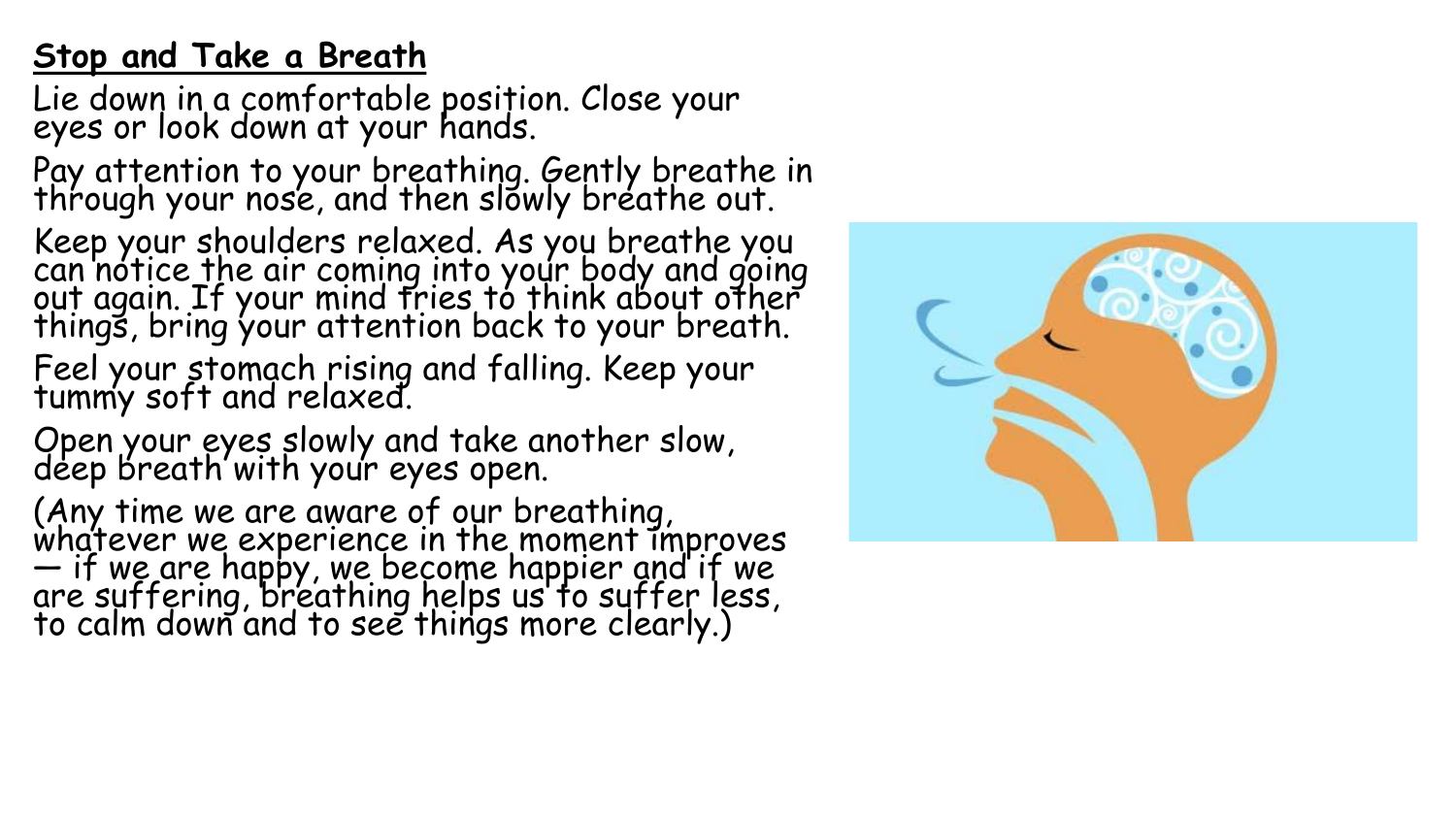## **Slumber Script**

Ensure that you are getting into bed in full readiness to sleep. You may have already had a warm bath or shower, maybe a warm caffeine-free drink. Your bedroom should be quiet and dark and you should feel safe and comfortable in your bed. Keep a notebook and pen handy in case thoughts or jobs pop into your head that disturb you; write them down and leave them on the page. They can have your attention in the morning but the night is for sleeping.

Have a good stretch out to start. Try to imagine each of your joints being gently pulled away from your body from the tips of your toes to your head. Pay particular attention to your shoulders and neck as we often carry tension around these parts. Find your sleep position and really think about how each part of your body feels to be in this position. Think about what parts of your body are making contact with the bed. Notice how the bedding or your night clothes feel against your skin. Notice what you can smell. Laundry powder? Your soap or shower gel? Maybe your deodorant or natural body scent?

Allow any sounds to come and go, let them drift past your senses and focus on the physical sensation of being in your bed. Think about your head on your pillow. Maybe your cheek is resting against the pillow. Think about how heavy your head and body feel as they sink into the bedding, how calm and still you are. Think about the warmth of the duvet as it covers you. Other thoughts may pop into your head but just let them go again. Take your attention back to the sensation of being in bed. Maybe take your attention to your breathing, the feeling of your chest filling as you inhale and falling as you exhale. Perhaps notice how your breathing deepens as you become more and more relaxed.

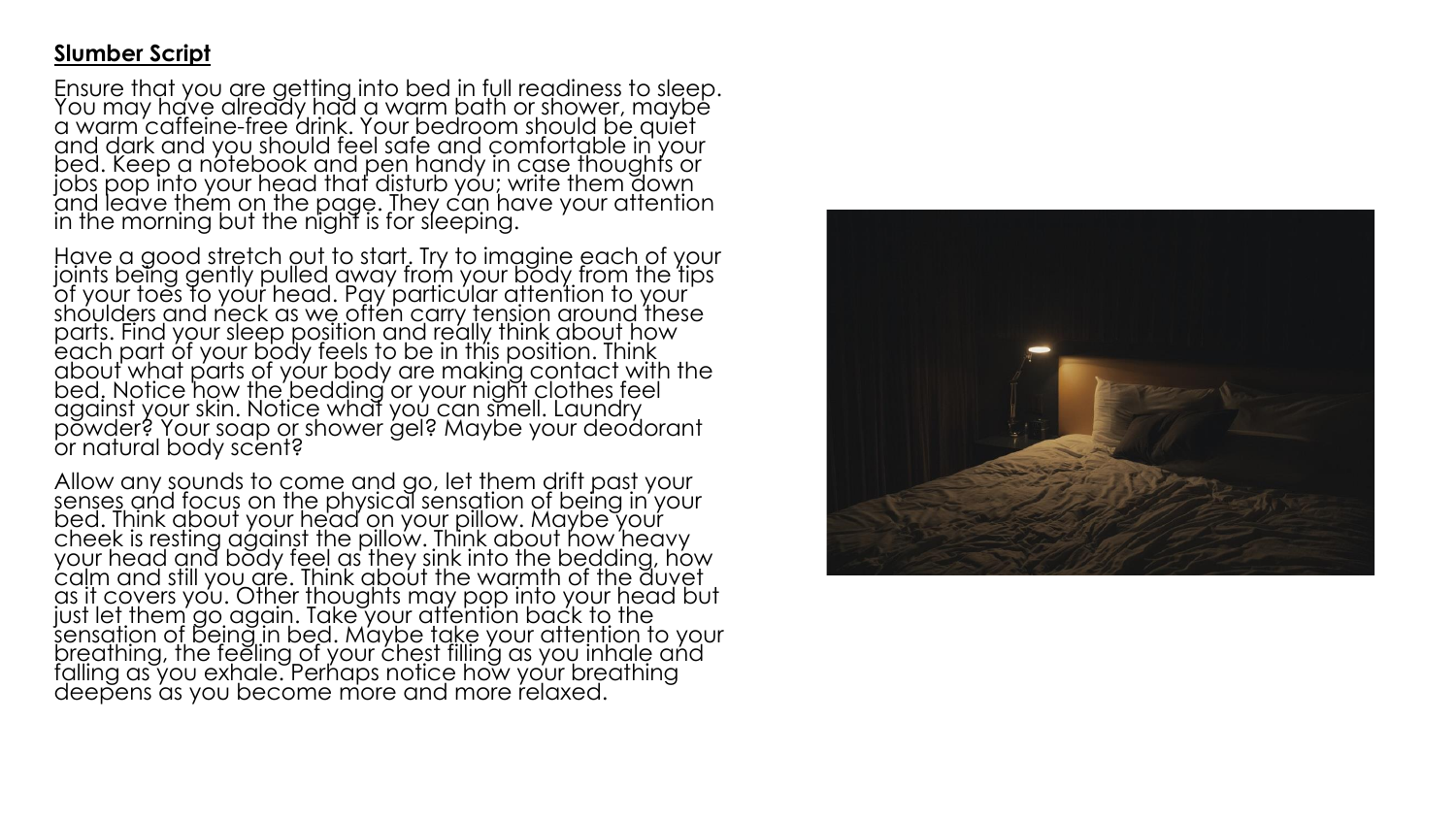## Bubbles Visualisation

Sometimes our minds feel full of too much information, busy and sometimes stressful. You might find this visualisation helpful in letting go of some of these worries to help your mind feel restful.

Imagine that you have a bottle of bubble mixture. Imagine the bottle. What shape is it? Maybe it's tall and narrow, maybe its heart shaped or twisty. Think about what colour it is. Maybe there is a label on it with a picture… imagine what that might be. Let's open that bottle. Imagine that you are twisting the top off… slowly, carefully so that you keep lots of the mixture inside. The bubble wand is attached to the lid… what colour is the wand? Imagine the shape of the wand; is it a simple little rounded one? Or maybe it has more than one circle on it… or maybe even a different shape?

Now, take a big breath in through your nose, slow and steady. Fill up your chest with that big, deep breath… hold it! Very carefully and very slowly, blow a long steady stream of air into your bubble wand. Imagine blowing a big bubble… bigger and bigger, so big that the bubble gently pulls away from your wand and drifts up into the air. What a fabulous bubble! Imagine how beautiful it looks as the light catches it… think about the rainbow colours you see swirling softly across its surface. Try another. Take another big breath in through your nose, slow and steady. Fill up your chest with that big, deep breath… hold it! Very carefully and very slowly, blow a long steady stream of air into your bubble wand again. Wow! That must have been even bigger!

Let's try again. This time, I want you to blow a magic bubble, a bubble that can hold a worry inside. Think of that worry, a thought that bothers you that you want to blow away. Take a big breath in through your nose, slow and steady. Fill up your chest with that big, deep breath... hold it! Imagine that when you blow, that worry will drift into your magic bubble. Very carefully and very slowly, blow a long steady stream of air into your bubble wand… blow that worry steadily into your bubble and watch it drift up into the sky. Imagine it held magically in your bubble and imagine that it is drifting far, far into the sky until you can no longer see it.

Let's blow a few more bubbles. You choose if you want to put a worry inside or if you just want to imagine them drifting off into the sky.

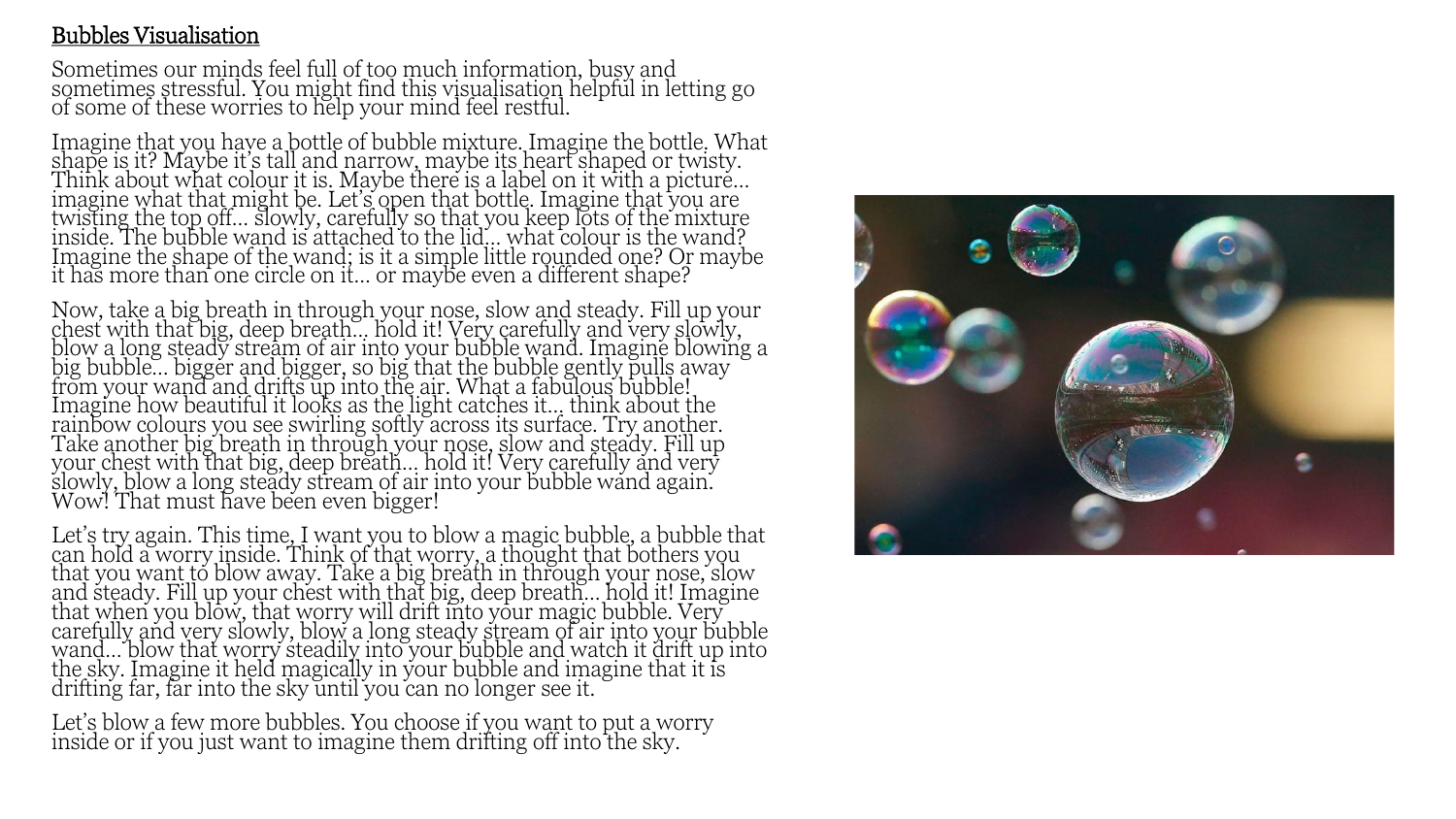# Week 6 – can you help others?

## Your task

This week, you are going to use all the information you have learnt to offer advice to children who are struggling to sleep. Write your advice below the situation. Think about a good routine, a good sleeping environment and what you should do before bed.

Situation A

I am an 8-year-old boy. I wake up a lot in the night having bad dreams. I always run through to my mum and dad's room because I don't know what else to do to stop having the bad dreams. They aren't always that pleased to see me in the middle of the night!!! Please help.

 $\sim$  . The contribution of the contribution of the contribution of the contribution of the contribution of the contribution \_\_\_\_\_\_\_\_\_\_\_\_\_\_\_\_\_\_\_\_\_\_\_\_\_\_\_\_\_\_\_\_\_\_\_\_\_\_\_\_\_\_\_\_\_\_\_\_\_\_\_\_\_\_\_\_\_\_\_\_\_\_\_\_ \_\_\_\_\_\_\_\_\_\_\_\_\_\_\_\_\_\_\_\_\_\_\_\_\_\_\_\_\_\_\_\_\_\_\_\_\_\_\_\_\_\_\_\_\_\_\_\_\_\_\_\_\_\_\_\_\_\_\_\_\_\_\_\_ \_\_\_\_\_\_\_\_\_\_\_\_\_\_\_\_\_\_\_\_\_\_\_\_\_\_\_\_\_\_\_\_\_\_\_\_\_\_\_\_\_\_\_\_\_\_\_\_\_\_\_\_\_\_\_\_\_\_\_\_\_\_\_\_ \_\_\_\_\_\_\_\_\_\_\_\_\_\_\_\_\_\_\_\_\_\_\_\_\_\_\_\_\_\_\_\_\_\_\_\_\_\_\_\_\_\_\_\_\_\_\_\_\_\_\_\_\_\_\_\_\_\_\_\_\_\_\_\_

Jamie

Advice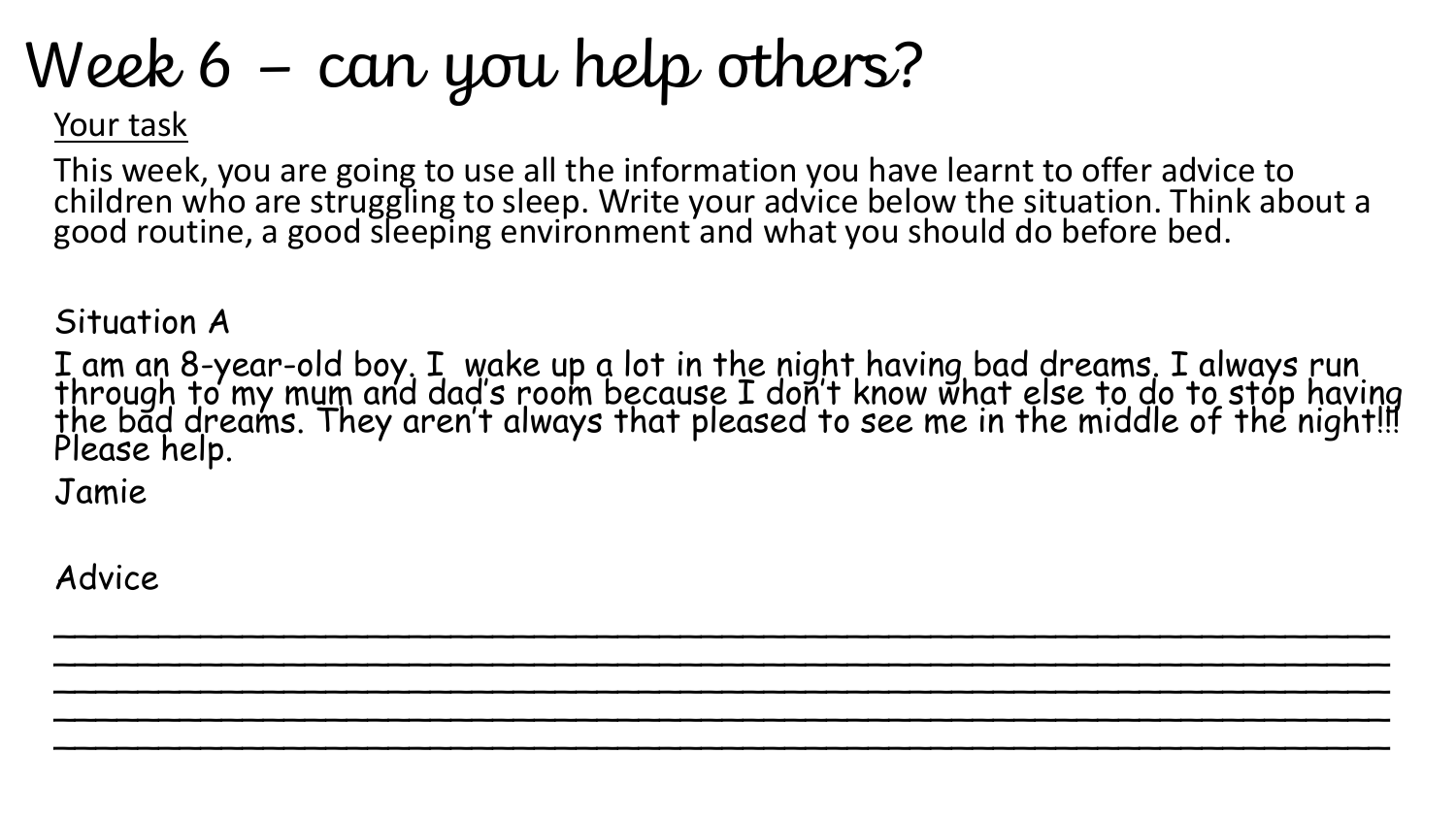## Situation B

I am a 5-year-old girl called Michaela. I love staying up late playing with my toys when my mum thinks that I am asleep. Sometimes I don't go to sleep until after 10pm. In the morning I have to be up for school by 6.30am on school days and I find it really hard because I'm still so sleepy. My parents think I just don't like mornings. My 12-year-old brother doesn't go to bed till 10pm so I don't see why'I can't stay up that late. Anyone got any ideas? Thanks, Michaela

\_\_\_\_\_\_\_\_\_\_\_\_\_\_\_\_\_\_\_\_\_\_\_\_\_\_\_\_\_\_\_\_\_\_\_\_\_\_\_\_\_\_\_\_\_\_\_\_\_\_\_\_\_\_\_\_\_\_\_\_\_\_\_\_\_\_\_\_\_\_\_\_\_\_\_\_\_\_\_ \_\_\_\_\_\_\_\_\_\_\_\_\_\_\_\_\_\_\_\_\_\_\_\_\_\_\_\_\_\_\_\_\_\_\_\_\_\_\_\_\_\_\_\_\_\_\_\_\_\_\_\_\_\_\_\_\_\_\_\_\_\_\_\_\_\_\_\_\_\_\_\_\_\_\_\_\_\_\_ \_\_\_\_\_\_\_\_\_\_\_\_\_\_\_\_\_\_\_\_\_\_\_\_\_\_\_\_\_\_\_\_\_\_\_\_\_\_\_\_\_\_\_\_\_\_\_\_\_\_\_\_\_\_\_\_\_\_\_\_\_\_\_\_\_\_\_\_\_\_\_\_\_\_\_\_\_\_\_ \_\_\_\_\_\_\_\_\_\_\_\_\_\_\_\_\_\_\_\_\_\_\_\_\_\_\_\_\_\_\_\_\_\_\_\_\_\_\_\_\_\_\_\_\_\_\_\_\_\_\_\_\_\_\_\_\_\_\_\_\_\_\_\_\_\_\_\_\_\_\_\_\_\_\_\_\_\_\_

Advice

## $S$ ituation  $C$

My name is Felicity and I am 15-years-old. I have recently joined a new school. I don't have<br>many friends yet and I am really getting anxious about my GCSEs which are coming up this<br>year. I hate exams and really don't want

\_\_\_\_\_\_\_\_\_\_\_\_\_\_\_\_\_\_\_\_\_\_\_\_\_\_\_\_\_\_\_\_\_\_\_\_\_\_\_\_\_\_\_\_\_\_\_\_\_\_\_\_\_\_\_\_\_\_\_\_\_\_\_\_\_\_\_\_\_\_\_\_\_\_\_\_\_\_\_ \_\_\_\_\_\_\_\_\_\_\_\_\_\_\_\_\_\_\_\_\_\_\_\_\_\_\_\_\_\_\_\_\_\_\_\_\_\_\_\_\_\_\_\_\_\_\_\_\_\_\_\_\_\_\_\_\_\_\_\_\_\_\_\_\_\_\_\_\_\_\_\_\_\_\_\_\_\_\_ \_\_\_\_\_\_\_\_\_\_\_\_\_\_\_\_\_\_\_\_\_\_\_\_\_\_\_\_\_\_\_\_\_\_\_\_\_\_\_\_\_\_\_\_\_\_\_\_\_\_\_\_\_\_\_\_\_\_\_\_\_\_\_\_\_\_\_\_\_\_\_\_\_\_\_\_\_\_\_ \_\_\_\_\_\_\_\_\_\_\_\_\_\_\_\_\_\_\_\_\_\_\_\_\_\_\_\_\_\_\_\_\_\_\_\_\_\_\_\_\_\_\_\_\_\_\_\_\_\_\_\_\_\_\_\_\_\_\_\_\_\_\_\_\_\_\_\_\_\_\_\_\_\_\_\_\_\_\_

Advice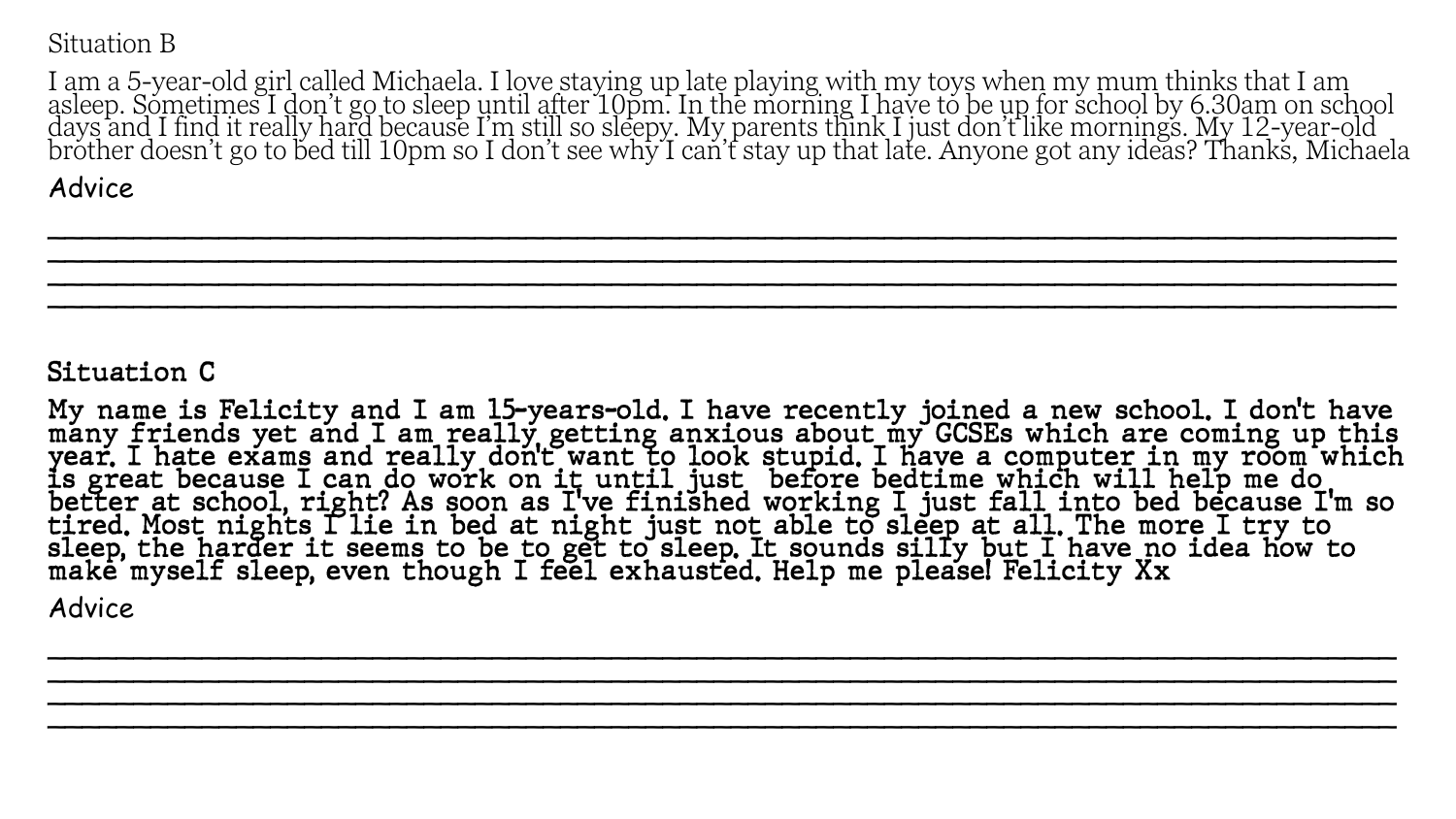### Situation D

I am called Jonathan and I am quite sporty. I have swimming, rugby, football and cricket practices (depending on the season) to fit into my already busy after-school time. By the time I've done my spellings and my maths homework I am ready to drop! Sometimes I just fall into bed when I get in from practice and wake up with a horrible taste in my mouth and having tossed and turned all night. Sometimes I can't even get to sleep even though I'm exhausted. Anyone got any ideas to help me get to sleep? Jonathan

\_\_\_\_\_\_\_\_\_\_\_\_\_\_\_\_\_\_\_\_\_\_\_\_\_\_\_\_\_\_\_\_\_\_\_\_\_\_\_\_\_\_\_\_\_\_\_\_\_\_\_\_\_\_\_\_\_\_\_\_\_\_\_\_\_\_\_\_\_\_\_\_\_\_\_\_\_\_\_\_ \_\_\_\_\_\_\_\_\_\_\_\_\_\_\_\_\_\_\_\_\_\_\_\_\_\_\_\_\_\_\_\_\_\_\_\_\_\_\_\_\_\_\_\_\_\_\_\_\_\_\_\_\_\_\_\_\_\_\_\_\_\_\_\_\_\_\_\_\_\_\_\_\_\_\_\_\_\_\_\_ \_\_\_\_\_\_\_\_\_\_\_\_\_\_\_\_\_\_\_\_\_\_\_\_\_\_\_\_\_\_\_\_\_\_\_\_\_\_\_\_\_\_\_\_\_\_\_\_\_\_\_\_\_\_\_\_\_\_\_\_\_\_\_\_\_\_\_\_\_\_\_\_\_\_\_\_\_\_\_\_ \_\_\_\_\_\_\_\_\_\_\_\_\_\_\_\_\_\_\_\_\_\_\_\_\_\_\_\_\_\_\_\_\_\_\_\_\_\_\_\_\_\_\_\_\_\_\_\_\_\_\_\_\_\_\_\_\_\_\_\_\_\_\_\_\_\_\_\_\_\_\_\_\_\_\_\_\_\_\_\_

Advice

## Situation E

I am one of 6 children in our house. We all share two bedrooms (they are quite big though!) and life can feel pretty hectic at times. It's a bit of a mad house. Bedtime is AWFUL though as we all mess around and often end up fighting just before we're supposed to be in bed asleep. I'm beginning to really notice that when I don't get to bed on time, I'm yawning lots the next day and really struggling to concentrate. Why is that please? And has anyone got any good ideas to try to improve our family bedtime? Robin

\_\_\_\_\_\_\_\_\_\_\_\_\_\_\_\_\_\_\_\_\_\_\_\_\_\_\_\_\_\_\_\_\_\_\_\_\_\_\_\_\_\_\_\_\_\_\_\_\_\_\_\_\_\_\_\_\_\_\_\_\_\_\_\_\_\_\_\_\_\_\_\_\_\_\_\_\_\_\_\_ \_\_\_\_\_\_\_\_\_\_\_\_\_\_\_\_\_\_\_\_\_\_\_\_\_\_\_\_\_\_\_\_\_\_\_\_\_\_\_\_\_\_\_\_\_\_\_\_\_\_\_\_\_\_\_\_\_\_\_\_\_\_\_\_\_\_\_\_\_\_\_\_\_\_\_\_\_\_\_\_ \_\_\_\_\_\_\_\_\_\_\_\_\_\_\_\_\_\_\_\_\_\_\_\_\_\_\_\_\_\_\_\_\_\_\_\_\_\_\_\_\_\_\_\_\_\_\_\_\_\_\_\_\_\_\_\_\_\_\_\_\_\_\_\_\_\_\_\_\_\_\_\_\_\_\_\_\_\_\_\_ \_\_\_\_\_\_\_\_\_\_\_\_\_\_\_\_\_\_\_\_\_\_\_\_\_\_\_\_\_\_\_\_\_\_\_\_\_\_\_\_\_\_\_\_\_\_\_\_\_\_\_\_\_\_\_\_\_\_\_\_\_\_\_\_\_\_\_\_\_\_\_\_\_\_\_\_\_\_\_\_

Advice